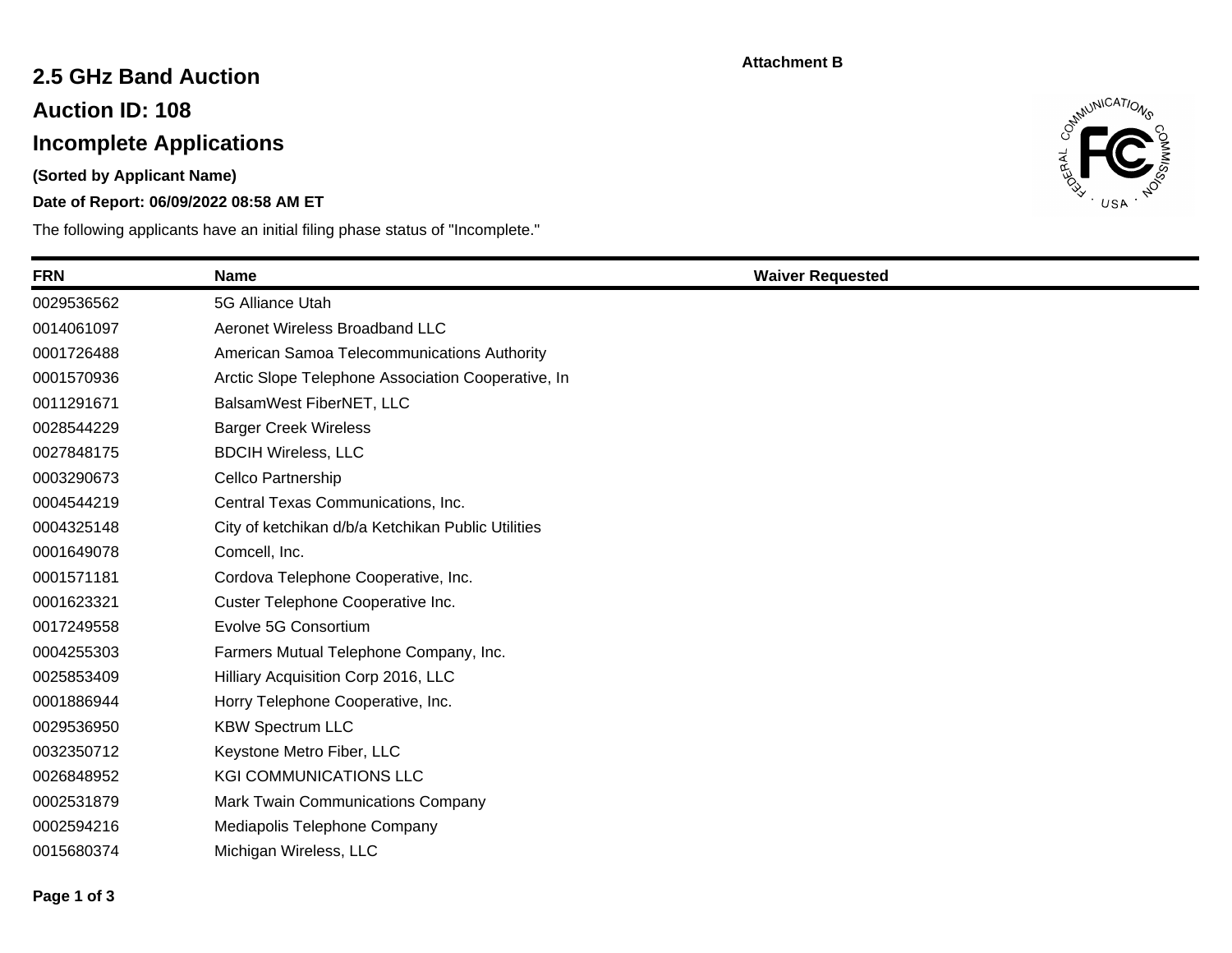#### **Attachment B**

## **2.5 GHz Band Auction**

**Auction ID: 108**

# **Incomplete Applications**

**(Sorted by Applicant Name)**

### **Date of Report: 06/09/2022 08:58 AM ET**

The following applicants have an initial filing phase status of "Incomplete."



| <b>FRN</b> | <b>Name</b>                                        | <b>Waiver Requested</b> |
|------------|----------------------------------------------------|-------------------------|
| 0032379331 | Miller, David L                                    |                         |
| 0001637412 | Nemont Communications, Inc.                        |                         |
| 0019954775 | NEW SOURCE BROADBAND I LLC                         |                         |
| 0012144150 | Nex-Tech Wireless, L.L.C.                          |                         |
| 0027034081 | <b>Nimbus Solutions</b>                            |                         |
| 0006686018 | North American Catholic Educational Programming Fd |                         |
| 0004364022 | Northern Valley Communications, LLC                |                         |
| 0011227055 | Northwest Open Access Network                      |                         |
| 0020519138 | Nsight Spectrum, LLC                               |                         |
| 0021762067 | OptimERA Holdings, Inc.                            |                         |
| 0026572610 | Pathfinder Wireless Corp.                          |                         |
| 0028957306 | Point Broadband Fiber Holding, LLC                 |                         |
| 0004339933 | PTI Pacifica Inc.                                  |                         |
| 0001731470 | Puerto Rico Telephone Company, Inc.                |                         |
| 0026369231 | Redzone Wireless, LLC                              |                         |
| 0032378978 | <b>ROAMR LLC</b>                                   |                         |
| 0014676894 | Rocky Mountain Broadband, LLC                      |                         |
| 0029544491 | <b>SkyPacket Networks</b>                          |                         |
| 0021883640 | SKYRIDER COMMUNICATIONS LLC                        |                         |
| 0001835073 | Southern Communications Services, Inc.             |                         |
| 0018186395 | Swinehart, Kenneth D                               |                         |
| 0011458999 | TeleGuam Holdings, LLC                             |                         |
| 0026938746 | Texas RSA 7B3, LLC                                 |                         |